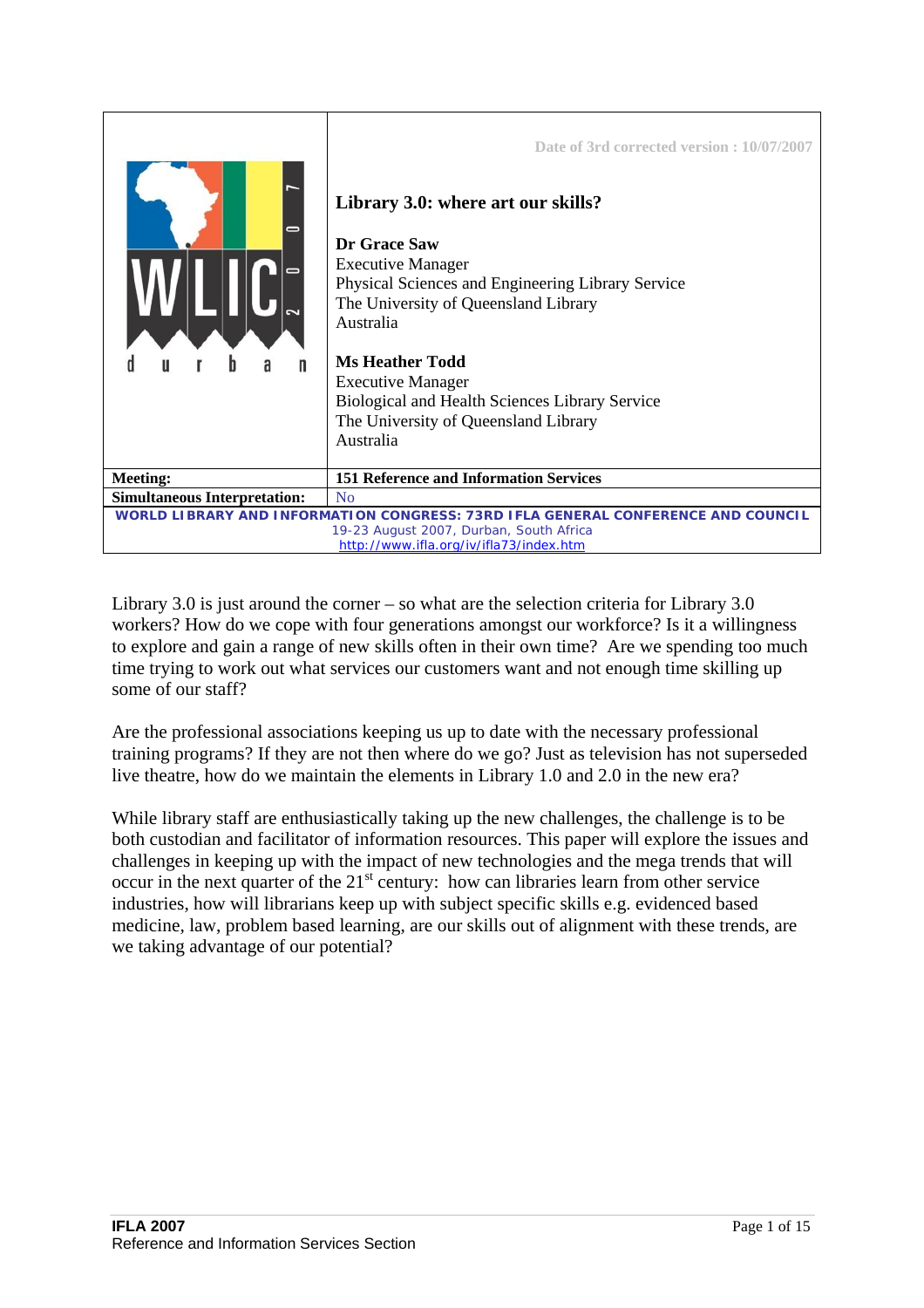### **Introduction**

We know that Library 3.0 is just around the corner and even though we don't know exactly what form Library 3.0 will take we do know that it will deliver a new generation of library products and services. We therefore have to ensure that our library staff - current and future workforce possess the necessary skills to work in Library 3.0 successfully.

The librarian of the future is one who needs to be "comfortable wearing a number of hats. The academic librarian of the twenty first century must be a researcher, counsellor, planner, manager, assessor, team member, problem solver and computer-printer repair person". His/her most important characteristics are very good interpersonal and communication skills, language proficiency, team working skills, user- friendliness and customer orientation. (Feret & Marcinek 1999) Training library users will feature evermore as an important skills, teaching and training in information and IT skills in the advanced and more advanced searching as the users would already come with the basic skills.

As Choi and Rasmussen (September, 2006) suggest, the future of academic libraries will be a digital one, where the successful librarian will be flexible, adaptable and multi-skilled in order to survive in an environment of constant and rapid change.

If this vacancy was advertised in your library how many staff would comply with the selection criteria?

## **Positions Vacant**

# **Information Technology Consultant**

*i*Planet University is seeking a knowledgeable dynamic, energetic and flexible information technologist with excellent communication and teaching skills to provide a range of services to support learning needs. *Planet University works in partnership with the* Virtual Learning Consortium to deliver high quality and innovative teaching and learning packages that actively engages students and supports both independent learning and peer interaction.

#### **Duties:**

Work collaboratively with faculty and consortium members to provide relevant support services including virtual information services that provide both specialised and general reference services. Integrate information objects into personalised and customised learning portfolios. Develop and participate in user education programs with an emphasis on specialized and value-added services. Participate in fund raising activities including identifying future partnerships.

#### **Qualifications**

Recognised tertiary qualifications in library and information studies; or recognized tertiary qualifications; or other qualifications or experience, which in the opinion of *i*Planet University are appropriate to the duties stated.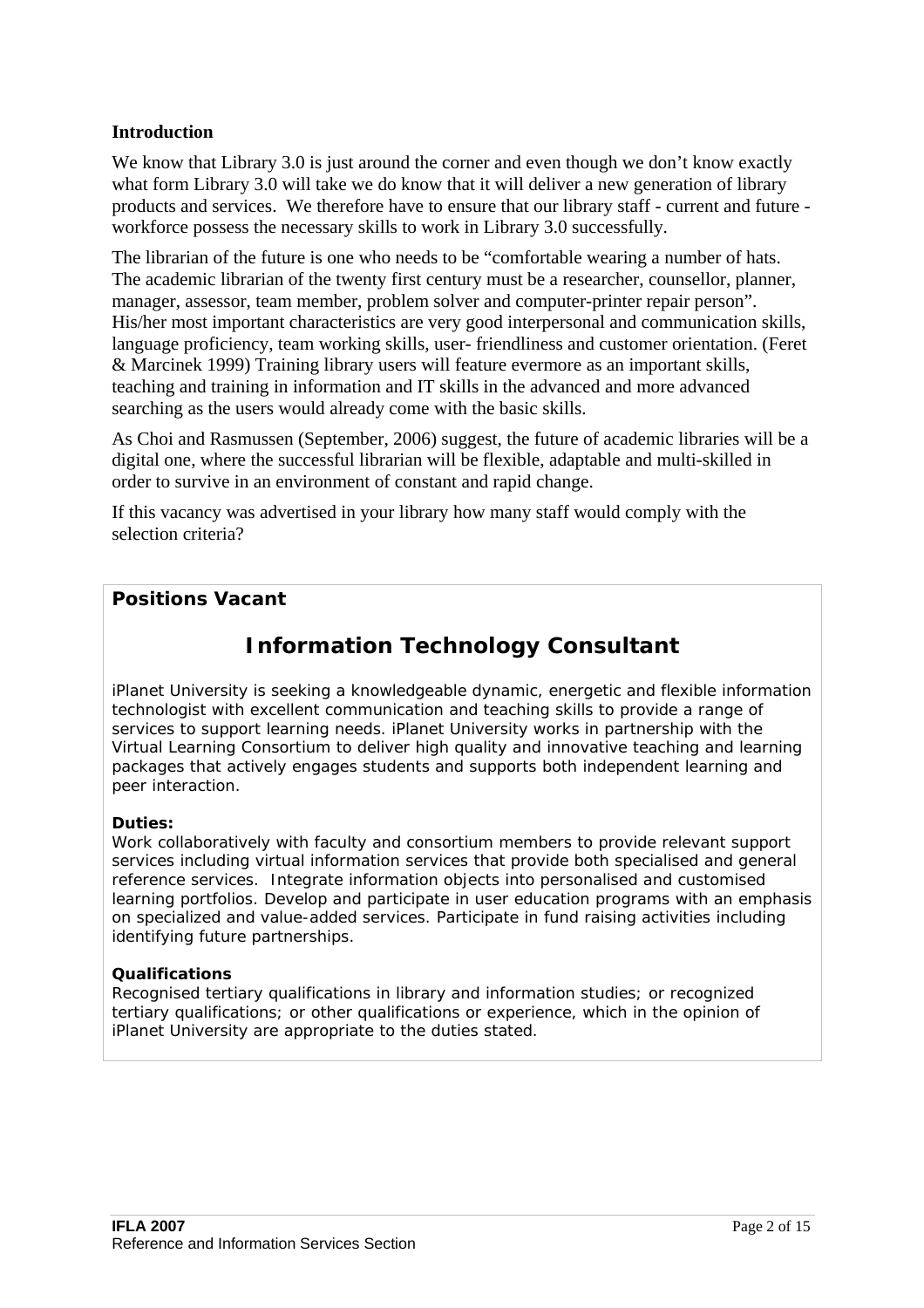The academic library of 2012 will need a team of flexible experts, all with different aptitudes and specialisations but who collaborate as researchers, technologists and proactive members of the university community. The journey to Library 3.0 will involve working through the main **drivers** e.g. next generation staff and customers, technology; while overcoming the **barriers** which include an ageing/retiring workforce and challenges of an inter-generational workforce with the application of appropriate and innovative **responses**.

# **Drivers for change**

## **Technology**

The impact and pace of technological developments over the last 50 years has affected all global citizens. Librarianship as a profession has been very profoundly shaped and impacted by this phenomenal development.

Greater and faster processing power, smaller gadgets, the Internet, Google, efficient computing devices, more and more data which is the way of the future. As Libner described in his vision for the 2012 library we have moved "*from a single library to a network of libraries; from one collection to distributed collections; from the catalog interface to multiple interfaces; from books and journals to information fields and streams encompassing traditional and non-traditional forms of scholarly communication. These include such diverse forms and genres as preprints, traditional publications, informal commentary, data sets, software applications, maps, video clips, listserv archives, and web pages – all accessible, at least in principle, anytime and anywhere"* (Libner, 2003)

### **User Behaviour**

The above technology has enabled library users to change their behaviour over the last 20 years. In a self service world we know that the library is not the first point of call for many. Oblinger (2007) reported that only 2% of college students used the library web site as the starting point for research and 67% learn about electronic resources from their friends. The 2005 OCLC Report *Perceptions of libraries and information resources* reported that 84% of users typically start their search for information with a search engine.

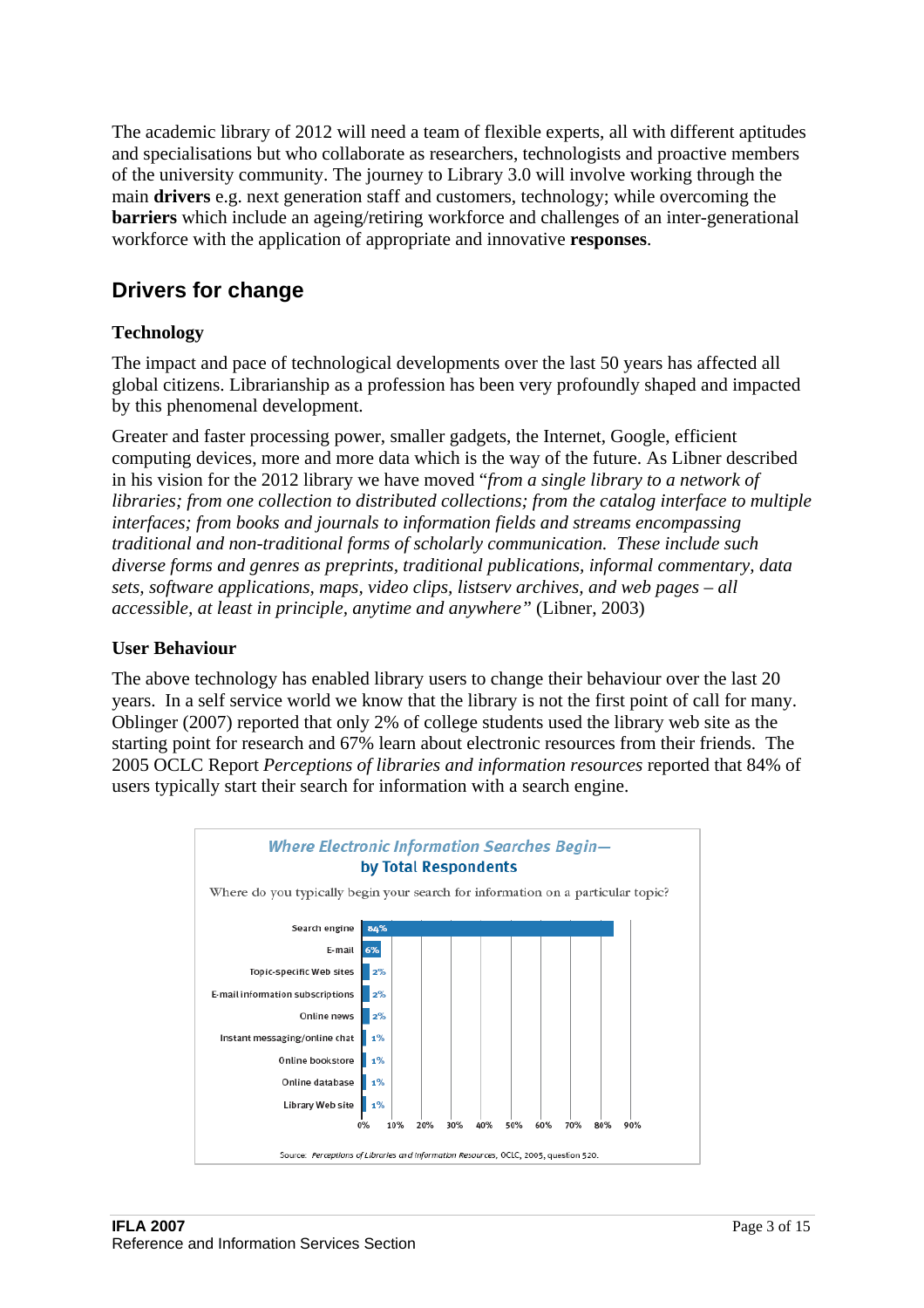It is important to look at how potential library users may behave. For example Oblinger, (Oblinger, 2007) reported that 50% of children (grades 3- 5) use online tools to connect with other students, while the next generation of digital natives (those under 6 years) are using computers on a regular basis - 48% have used a computer while 27% using a computer daily. Gartner (Business Wire, 2007) is predicting that by the end of 2011 80% of internet users will have a have a 'second life' but not necessarily in Second Life.

The difference between how librarians and researchers view finding information was highlighted in the recent Research Information Network Report *Researchers and Discovery Services: Behaviours, perceptions and needs*. This reported that although librarians and researchers were generally in agreement that they were satisfied with the discover services there were some important differences namely that researchers made heavy use of search engines while librarians barely mentioned them as a search too and not surprisingly librarians over-rated the importance of datasets to researchers.

## **The workforce profile and the inter-generational workforce**

We have a multiple of generations in our workforce. In our backyard, Australia, we know that at least 24% of Australian librarians will be retired in 10 years with an additional 40% retiring in  $10 - 20$  years time.



Sourced from ABS Labour Force Survey, Australia

**Veterans -** are children of the Great Depression and World War II. They are recognised for their strong traditional views of God, family, and country. Their core values include respect for authority, loyalty, hard work and dedication. (Zemke, Raines & Filipczak)

**Baby Boomers -**Baby Boomers do not share the same difficulties as their parents. They grew up during a time of great economic growth and prosperity. They place high value on youth, health, personal gratification and material wealth. Baby Boomers are optimistic and believe their generation changed the world.

**Generation X -** Generation X are currently aged between mid- twenties to mid -forties and will need mentoring, encouragement to see the long term and not give in to their impatience to move on quickly to other organisations or other careers. They want to be engaged in their work, and they want to be constantly stimulated… it takes a serious commitment on the part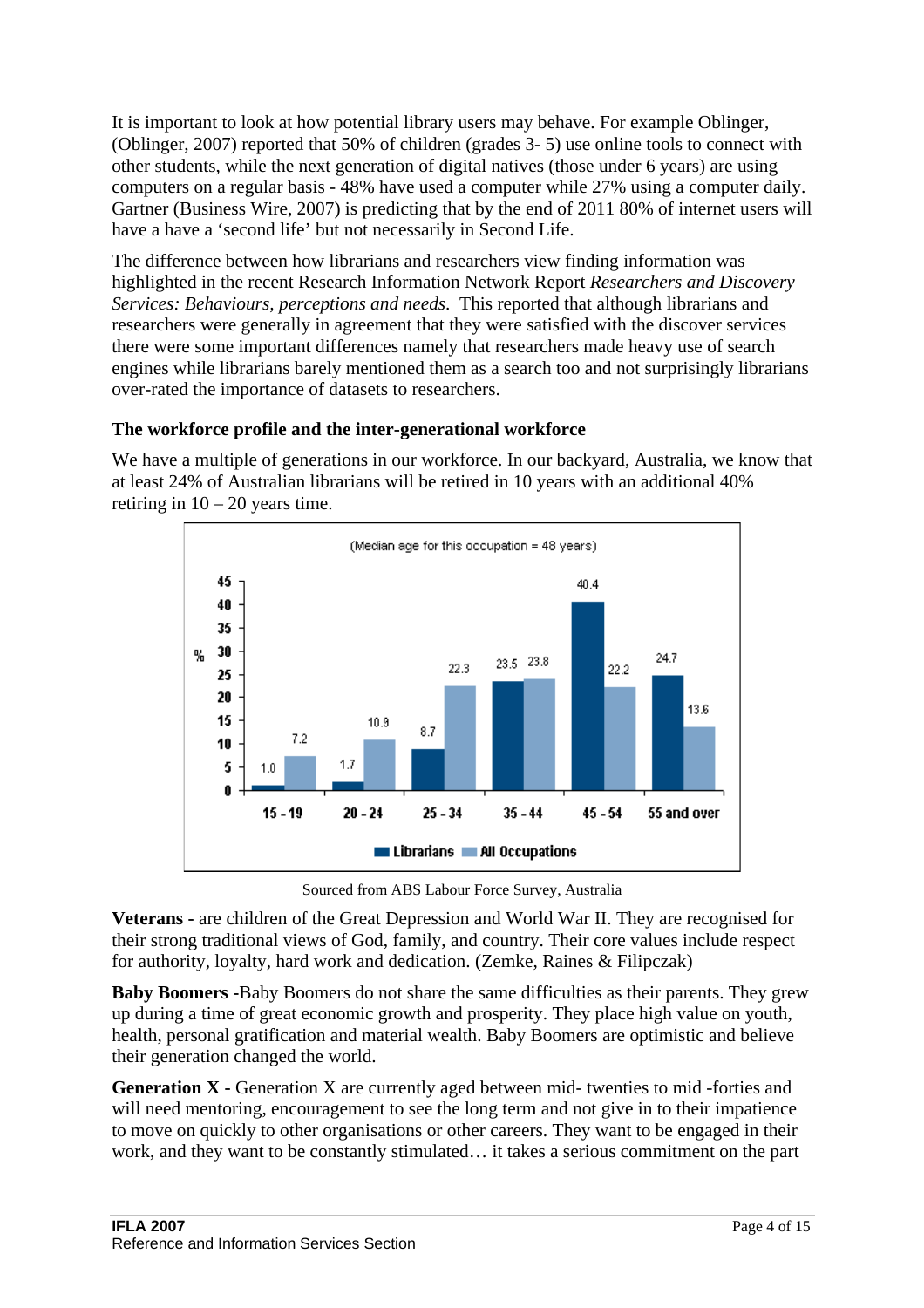of managers to convince them they value their Generation X employees (Urgo 2000, p.39 – Hutley and Solomons 2006p. 4)

**Generation Y** (Millennials/Nexters) - Generation Y in the workforce are currently aged between eighteen and twenty six and are street smart, aware, life-style centred, independently dependent, informal and tech savvy, skeptical and impatient. They want to be in control, involved, have a purpose and meaning be challenged, entertained and empowered with the opportunity to use their creativity and earn a competitive salary.

| <b>Generation title</b>                                  | <b>Veterans</b>                                                                                                                        | <b>Baby Boomers</b>                                                                        | <b>Generation X</b><br>(GenXers)                                                             | <b>Generation Y</b><br>(Millenials/Nexters)                                     |
|----------------------------------------------------------|----------------------------------------------------------------------------------------------------------------------------------------|--------------------------------------------------------------------------------------------|----------------------------------------------------------------------------------------------|---------------------------------------------------------------------------------|
| Dates range and<br>current ages                          | 1922-1943                                                                                                                              | 1943-1960                                                                                  | 1961-1980                                                                                    | 1980-2000                                                                       |
|                                                          | Ages 63-76                                                                                                                             | Ages 44-63                                                                                 | Ages 26-46                                                                                   | Ages $7-27$                                                                     |
| Messages that<br>motivate them to<br>stay at a workplace | "Your experience is<br>respected here"<br>It's valuable to the<br>rest of us to hear<br>what has- and<br>hasn't-worked in<br>the past" | "You're important<br>to our success"<br>"Your contribution"<br>is unique and<br>important" | "Work to live and<br>not live to work"<br>"We've got the<br>newest gadgets and<br>computers" | "You'll be working"<br>with other bright<br>and creative<br>people"             |
| Summary of<br>characteristics                            | Attracted to security<br>and stability, civic<br>minded, respect for<br>authority.<br>Adherence to rules,<br>duty before pleasure      | Service oriented<br>Future oriented                                                        | Technologically<br>savvy, flexible,<br>resourceful,<br>adaptable to change,<br>self-reliant  | Over-planned lives,<br>optimistic,<br>confident, street<br>smart                |
| Other comments                                           | Directive leadership<br>style                                                                                                          | Collegial and<br>consensual<br>leadership style" to<br>boldly go where no<br>man has gone" | Grew up in the<br>information age.<br>Value fun and a<br>balanced life                       | The most<br>'connected'<br>generation e.g.<br>wireless and mobile<br>technology |

### **Generational attitudes in the workplace**

*(Adapted from Zemke, "Generations at Work" (Zemke, Raines and Filipczack, 2000)* 

## **Gen X and Y: Work expectations**

"*Generational change happens almost imperceptibly, but it does happen; it comes up behind you and bites you in the ego*" (Abram 2003 as quoted in Hutley and Solomons 2006, p. 3)

Many of our users and increasingly our staff as well are Generation Xs and some are from GenerationY. Generation X and Y see their work life balance as very important. They are demanding a better balance in their work and personal lives. They value flexibility in the workplace. They like to work smarter not harder. Personal learning and development is consistently seen as important to both Generations X and Y. They are looking for meaningful work and creative and innovative environment. They believe managers need to ensure that employees know where their job fits in the 'big picture' if not they will move on. Generation X and Y have grown up with technology at their fingertips from a young age. They have an astonishing amount of expertise in technology, which should be utilized. Regular feedback is the most important short-term reward managers can provide. The key to retaining these employees is the quality of relationships they have with their managers. A manager can no longer assume all employees want the same things as he or she wants. (Bridges et.al.)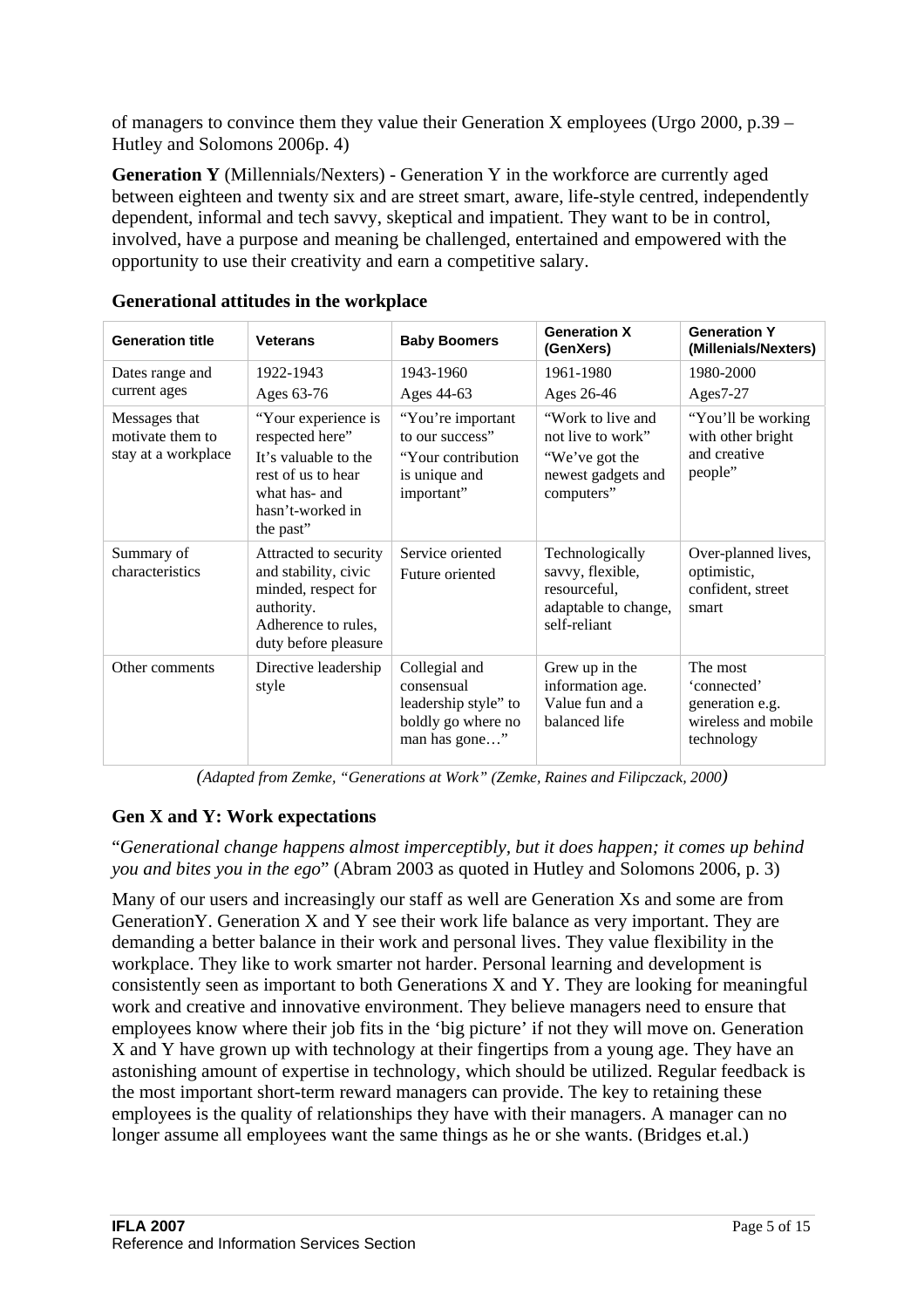As Australian new graduate Kate Davis states, '*the millennial librarian wants her work to be meaningful and rewarding: she wants to make a difference ….. she wants her work to be challenging … the challenge for library managers is to keep the Millennial librarian entertained in the entry level job she's bound to find herself in*' (Davis 2006).

Each generation has different life experiences and this is reflected in their views at the workplace. The success of a multi-generational workforce requires that staff members and managers acknowledge the values and strengths of each generation and understand how each can best contribute to the ultimate goal (Clausing et al, 2003)

# **Barriers for change**

## **Workforce skills shortage**

The major barrier of fast tracking to Library 3.0 – the current and future workforce skills shortage have been documented internationally in various studies conducted around the world. These include the Canadian 8Rs study (Whitmell, 2006), the US Institute of Museum and Library Science Research study, *Futures of Librarians in the Workforce* and in the UK, the Higher Education Council for England (HEFCE) for the Development of Teaching and Learning has funded the LIMES project - a two year study to address current skills gaps in the sector (Library Information Management Employability Skills, 2005).

## **Librarian Stereotype of the Nexters**

Another barrier is the librarian stereotype and personality type. An Australian research project (Hallam and Partridge, 2005) aims to pull together the various elements of workforce planning activities as well as research into the characteristics of LIS students and new graduates together with understanding the career goals of new information professionals. To help understand the Nexters library students, they asked their students to complete the Myer Briggs Type Indicator (MBTI). They then compared the MBTI results with earlier studies.

|                     | <b>Myer Briggs Type Indicator</b> |       |       |       |  |
|---------------------|-----------------------------------|-------|-------|-------|--|
|                     | $\bf{I/E}$                        | S/N   | T/F   | J/P   |  |
| General population  | 35/65                             | 68/32 | 48/52 | 55/45 |  |
| Hallam & Partridge  | 66/34                             | 23/77 | 43/57 | 56/44 |  |
| Brimsek & Leach     | 65/35                             | 43/57 | 65/35 | 68/32 |  |
| Scherdin & Beaubien | 63/37                             | 41/59 | 64/36 | 68/32 |  |

These studies illustrate that while the Nexter librarians are technologically savvy, their personality type indicate a preference for introversion (INFP) that

is opposite to the general public. Hallam and Partridge argue that '*it is a vital distinction for information professional to be aware of. If information professionals have a completely different preference about how to obtain information as compared to their clients, this will have significant implications for every facet of the library work, from reference support, information organization and user education programs'* (Hallam and Partridge, 2005).

In a recent report commissioned by the UK's Research Information Network (RIN) and the Consortium of Research Libraries (CURL) entitled *Researchers' Use of Academic Libraries and their Services* academics, library staff and library directors were asked to rate the relative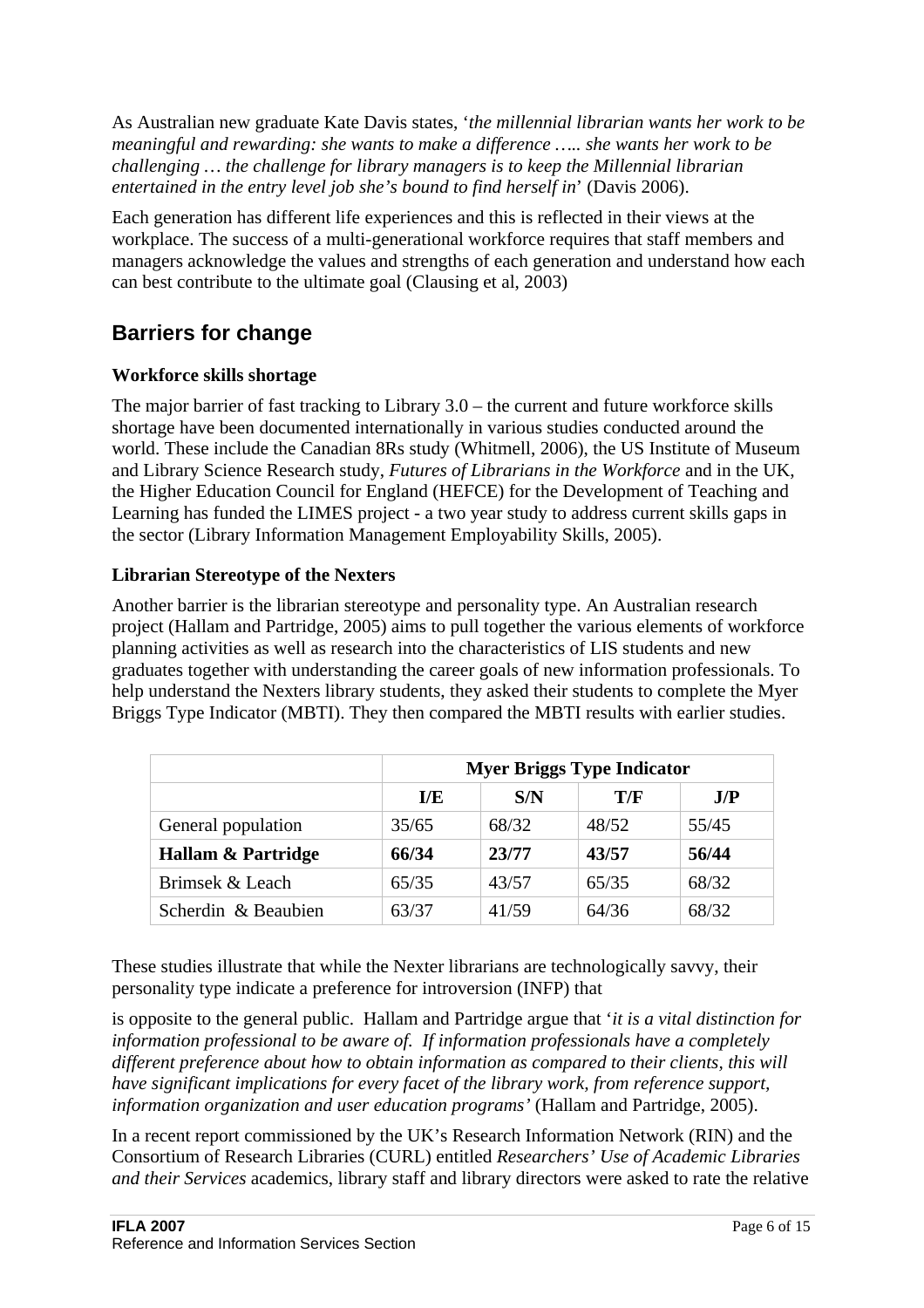importance of librarians' roles in 5 years time. It is interesting to note the 'gap' between the researchers and the librarians views on the librarian as a subject expert.



(*Sourced from Research Information Network Report, 2007)*

# **Responses: Getting Ready for Library 3.0**

The often quoted saying 'Today's solutions are tomorrow problems' was echoed at a recent SCONUL conference on the future of libraries. Keynote speaker Eugenie Prime suggested that libraries tend to hold on to yesterdays successes even if they are past their use-by date. She urged delegates to ask 'if this wasn't ongoing, would I introduce it to my library?' (Brewerton, 2006). She argued that the transformation is deliberate and to help make it happen libraries have to focus on the 'I's:

**I**nstitutionalisation – we need to create the right culture **I**nnovation – we need heretics to survive **I**magination – we need 'zaniacs' who don't accept the rules **I**deation – we need a culture that encourages ideas **I**nspiration – we need to be inspired to do things differently

Following from this concept, we have the following examples:

## *Institutionalisation -* **Getting ready for the Nexters**

We need to be prepared for their high expectations, "*since kindergarten they permanently oscillate somewhere between 'special' and 'brilliant' in all their endeavours*". (Salt, 2007) We cannot expect them to pay their dues, they are unwilling to wait in line and want promotion based on merit and not length of time in the job. (Davis, 2006). We should however encourage them, mentor them and learn from them, but we must not throw a wet blanket on their enthusiasm. We need to offer them flexible hours and attractive salaries. We must not micro-mange them be aware that while they like to work in teams they also like individual praise and recognition for their work.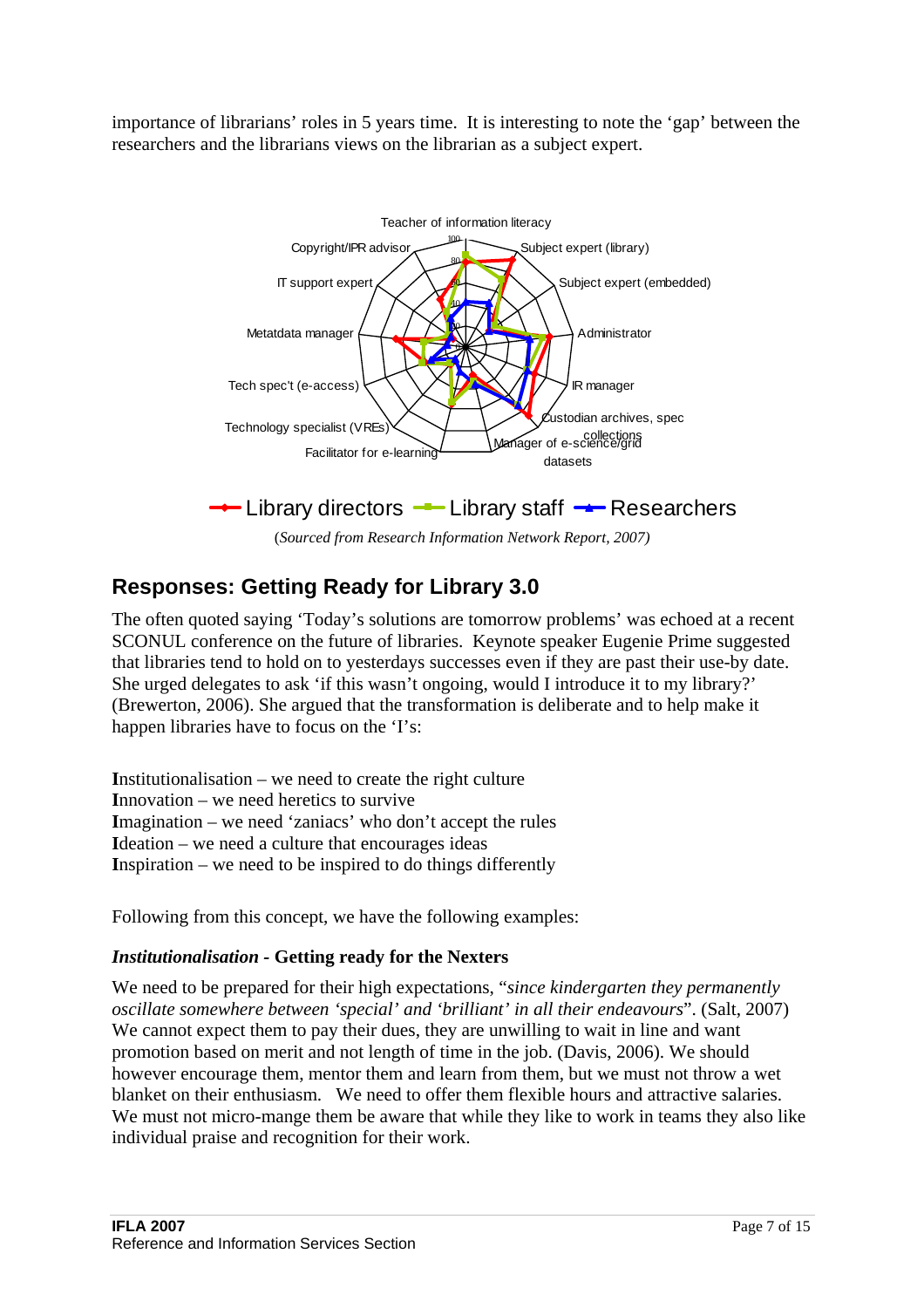### *Innovation –* **Doing thing differently**

Hand and in hand with Nexters expectations at work is to create solutions to Nexters customer requirements. Some new innovative services such as taking-the-service to the clients include Eric's "*Librarian With a Latte*" program from University of Michigan at Ann Arbor, Brian Mathews' Blog*, the Ubiquitous Librarian*, the University of California at Merced librarian Michelle Jacobs answering reference questions via SMS and in Australia, the Queensland University of Technology is offering a Chat Online service via MSN. McMaster University will be appointing its Immersive Learning (Gaming) Librarian in August 2007.

"*The Immersive Learning Librarian will… be working along with our new Digital Strategies Librarian to make new resources accessible through new systems (like virtual worlds and gaming)…These new resources will combine traditional resources, new knowledge, and new systems.* 

*…this position will be working with other librarians at McMaster to staff a new reference service point in Second Life. We are, therefore, expanding our reference service to include this new virtual world…Finally, this position, along with our new Digital Technologies Librarian*. (McMaster University Library Blog, *[ulatmac](http://ulatmac.wordpress.com/)* [May 1 2007, 4:13 am\)](http://ulatmac.wordpress.com/2007/04/26/immersive-learning-gaming-librarian-appointed/#comment-2447)

## *Imagination* **– changing the rules**

The National Library of Australia recently held an Innovations Ideas Forum. The Forum brought together a range of speakers on topics covering infrastructure developments as well as resource discovery and delivery. The purpose of the forum was to provide an opportunity for librarians and others working on projects or programs that enhance the national information infrastructure to share information about innovative new ideas, developments and trends in providing access to information to all Australians.

One of the presentations focused on the rethinking the catalogue as it is no longer relevant in its current form. The catalogue should be a *"one-stop shop" for searching resources, providing access beyond our local collection, and to different types of resources in a seamless way, underpinned by a "single business" mode1…Collaboration with a wide range of information providers (for example, Google, Amazon, LibraryThing, Wikipedia, Flickr, Digg, YouTube, Project Gutenberg, Internet Archive), exchanging, reusing and enriching each others' resources.* (Innovative Ideas Forum 2007)

Traditional academic rules have been changed with the *WI*SE (Web-based Information Science Education) model - a collaborative distance education model of online education programs in Library and Information Science. Comprised of over a dozen LIS programs in the U.S., Canada, and New Zealand, WISE enables students to take courses from participating institutions that their home institution does not offer. The vision of the WISE initiative is to provide a collaborative distance education model that will increase the quality, access, and diversity of online education opportunities in library and information science. In this environment and other online courses geography will no longer be a barrier.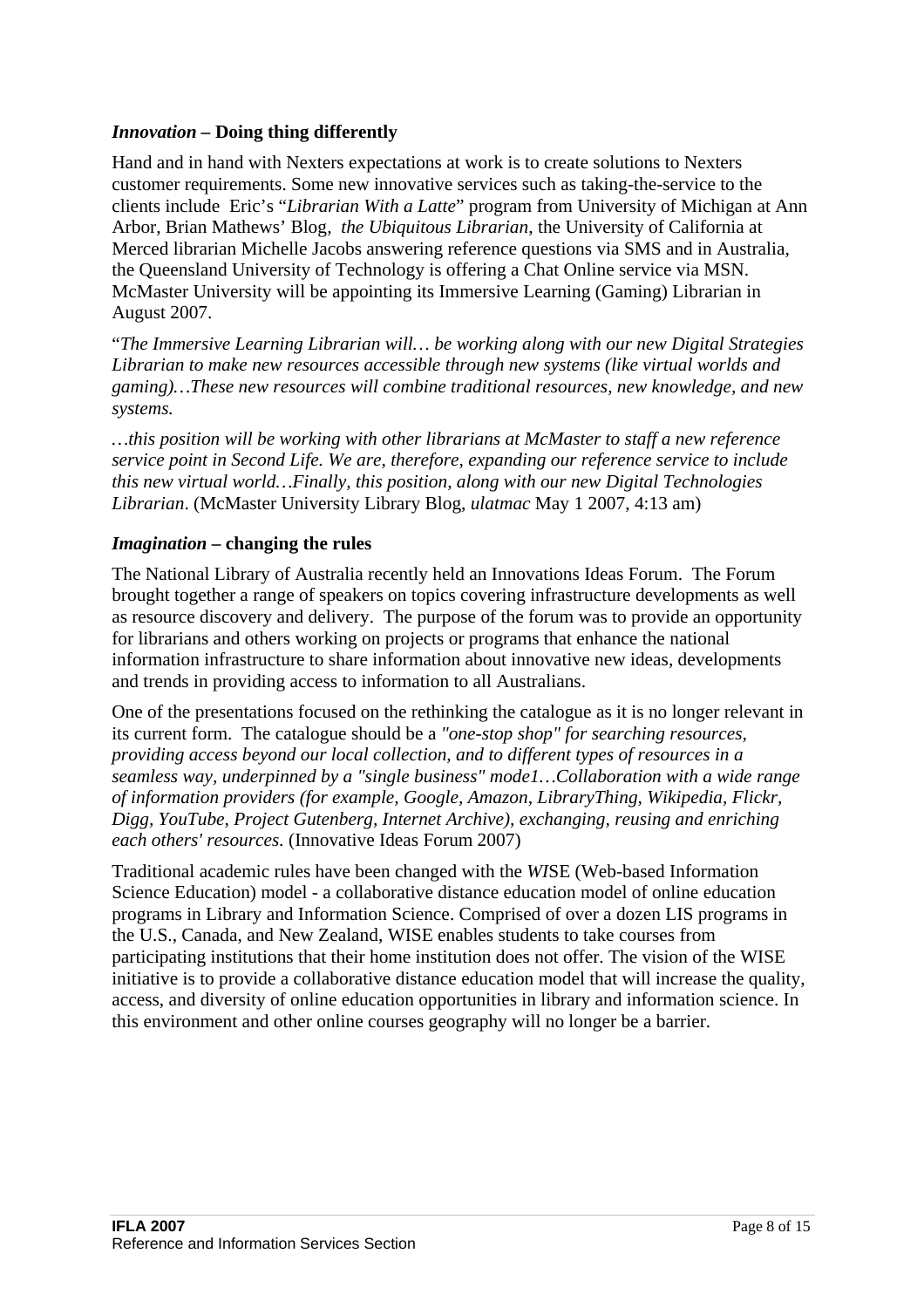## *Ideation* **– supporting and encouraging new ideas**

As well as creating the appropriate working environment it is also necessary for new information professionals to be supported by their professional associations. The Australian Library and Information Association (ALIA) has established the Education Research Group that will work with the LIS sector to understand the needs of both educators and employers. In addition ALIA has established a New Generation Policy and Advisory Group (NGPAG) which aims to ensure that the association is relevant to new graduates. This links into ALIA's New Graduate Group – a very proactive group that provides a forum for the discussion of topics for new graduates. To date this group has run three very successful conferences for new graduates is planning a fourth and if there activities continue at the same pace Australia will be assured of the next generation of librarians leading the library profession through Library 3.0 and beyond.

## *Inspiration –***doing things differently**

As competition increases for our future workforce ongoing professional development as opposed to formal training in a library school will be the norm. There are indications that this is already happening. For example medical librarians world-wide are already taking advantage of a short on-line staff development program - *Evidence-Based Medicine and the Medical Librarian* offered by the School of Information and Library Science at the University of North Carolina. The format of the course is a combination of course material, independent readings, reviews and exercises. Students also are required to participate in discussions through the course listserv.

A new course that has just 'sold out' is the continuing education course presented by the Illinois Alliance Library System and University of Illinois Graduate School of Library and Information Science (GSLIS) entitled *Virtual World Librarianship – your Second Life.* The course consists of 6 two hour synchronous sessions which will meet in Second Life together with asynchronous discussions and weekly assignments.

Other developments include free web based instruction similar to the popular *Five Weeks to a Social Library* which is the first free, grassroots, completely online course devoted to teaching librarians about social software and how to use it in their libraries.

In Australia, the Australian Library and Information Association (ALIA) has recently introduced its FOLIOZ (Facilitated Online Learning as an Interactive Opportunity) program which aims to provide easy access to learning material with the convenience of flexible timing and learning styles. FOLIOZ is aimed at meeting the needs of librarians who often find it difficult to get away from the workplace to attend training because of staff shortages, limited budgets, travel time and other difficulties. The first course target information skills and is inexpensive to undertake. This is a joint program between ALIA the University of Sheffield in the UK.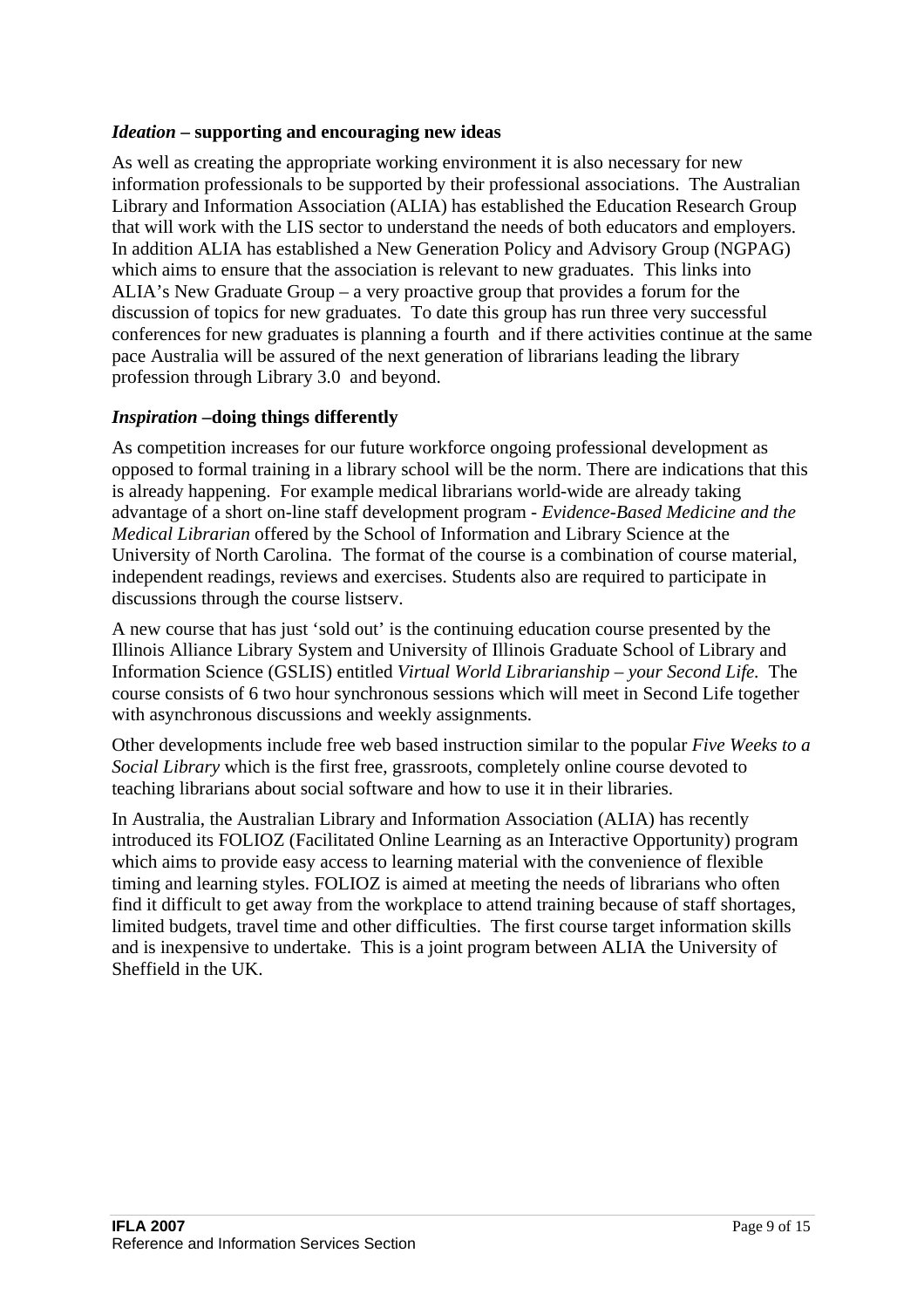## **Conclusion**

Library 3.0 is just around the corner and with foresight and planning we are confident that libraries will overcome the barriers. Current experience suggests that librarians will spend an increasing amount of their time in the electronic frontier. Many dimensions and properties of this electronic frontier is unfamiliar and uncharted territory and our survival depends on well we adapt our values and skills.

With digital collections "remote access", and virtual reference; access is on point of need so the issue is function and service not people and service. Services will be in a variety of forms and places. So what does that mean for Librarian 3.0? Ability to collect and provide information and to offer instruction in research techniques and information use rather than by physical presence as somewhere people go. Librarian 3.0 will also have to offer alternative services such as help at the 'point of failure' and other value added services.

Librarians or library staff of the future will have to be prepared for lifelong learning. Some library staff may not be library trained so continual professional development will be part of their everyday work.

No one person can be expert in the vastness of cyberspace and librarians will seek new alliance and develop new talents. Those libraries or librarians that don't will not be around to work with Library 4.0. Those that will be would have taken heed of the following words from the naturalist Charles Darwin- '*It is not the strongest of the species that survive, nor the most intelligent, but the one most responsive to change*'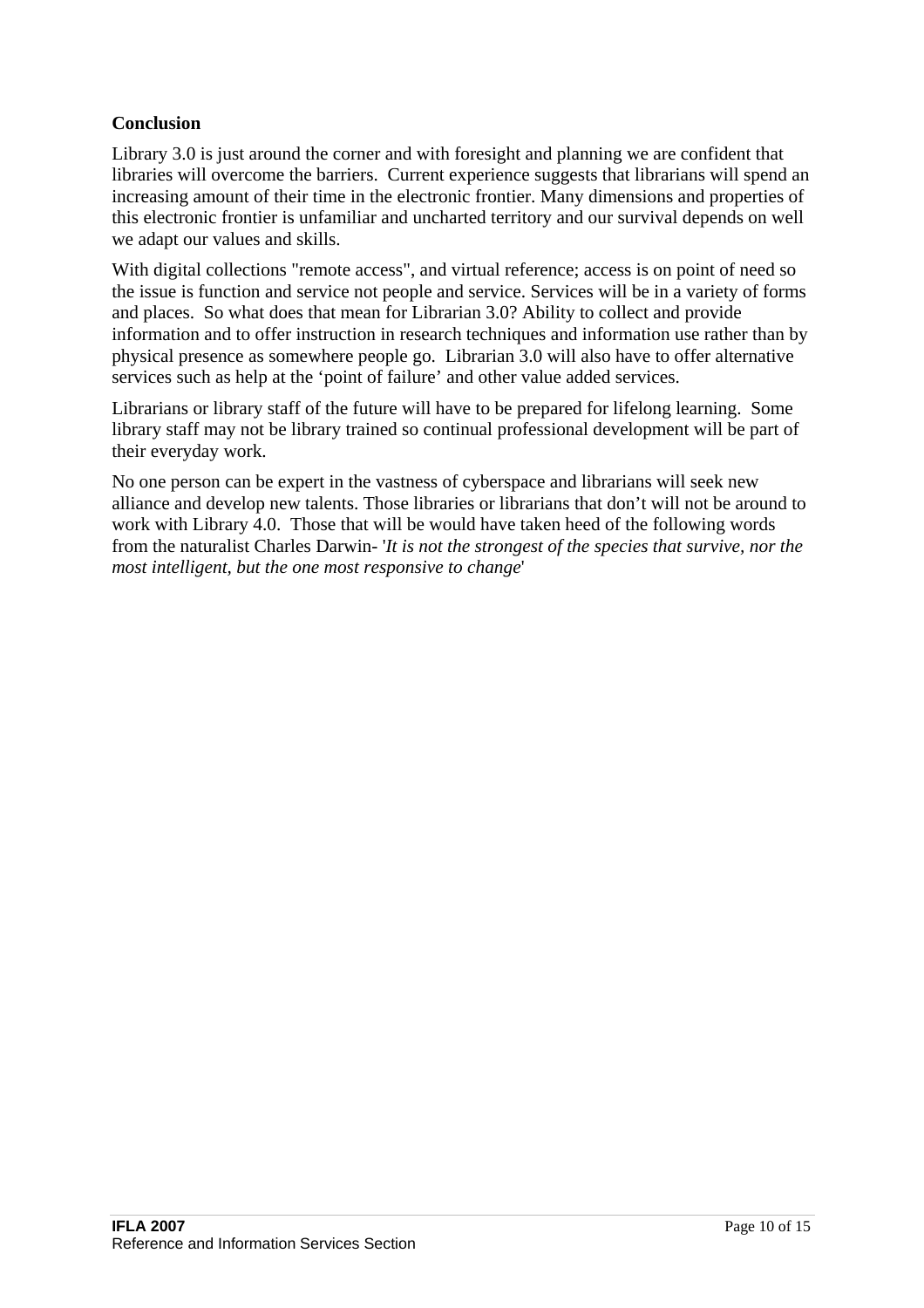#### **Positions Vacant**

# **Information Technology Consultant**

*i*Planet University is seeking a knowledgeable dynamic, energetic and flexible information technologist with excellent communication and teaching skills to provide a range of services to support learning needs. *Planet University works in partnership with the* Virtual Learning Consortium to deliver high quality and innovative teaching and learning packages that actively engages students and supports both independent learning and peer interaction.

#### **Duties:**

Work collaboratively with faculty and consortium members to provide relevant support services including virtual information services that provide both specialised and general reference services. Integrate information objects into personalised and customised learning portfolios. Develop and participate in user education programs with an emphasis on specialized and value-added services. Participate in fund raising activities including identifying future partnerships.

## **Selection Criteria:**

#### **Knowledge and expertise**

- Knowledge of the concepts of information organization, storage, retrieval, and transfer, including the application of computer, instructional, and other information management technologies.
- Experience in some or all of the following web writing, graphics software, Web publishing, social networking tools and e-learning software.
- Experience in the development and provision of both on-site and web-based training.
- Ability to lead or participate in software development projects managed using a formal project management methodology.
- Experience in, or understanding of Web 3.0 technologies

#### **Personal skills/attributes**

- Flexible and able to respond positively to change
- Strong analytical and conceptual skills
- Self-motivated and able to use initiative.
- Demonstrated ability to achieve high-quality results within required timeframes.
- **Excellent interpersonal and communication skills.**
- **Excellent customer service skills**
- Excellent written communication skills
- Demonstrated ability and willingness to experiment with emerging technologies

#### **Qualifications**

Recognised tertiary qualifications in library and information studies; or recognized tertiary qualifications; or other qualifications or experience, which in the opinion of *i*Planet University are appropriate to the duties stated.

*i*Planet University recognises the important contribution its staff make towards meeting its goals and offers a satisfying and rewarding work environment. It values creative, innovative staff with a demonstrated commitment to excellence. We welcome diversity, including diversity of educational background and cultural heritage. Staff of iPlanet University enjoy competitive salary rates, training and development opportunities and flexible employment conditions help staff combine work and personal responsibilities.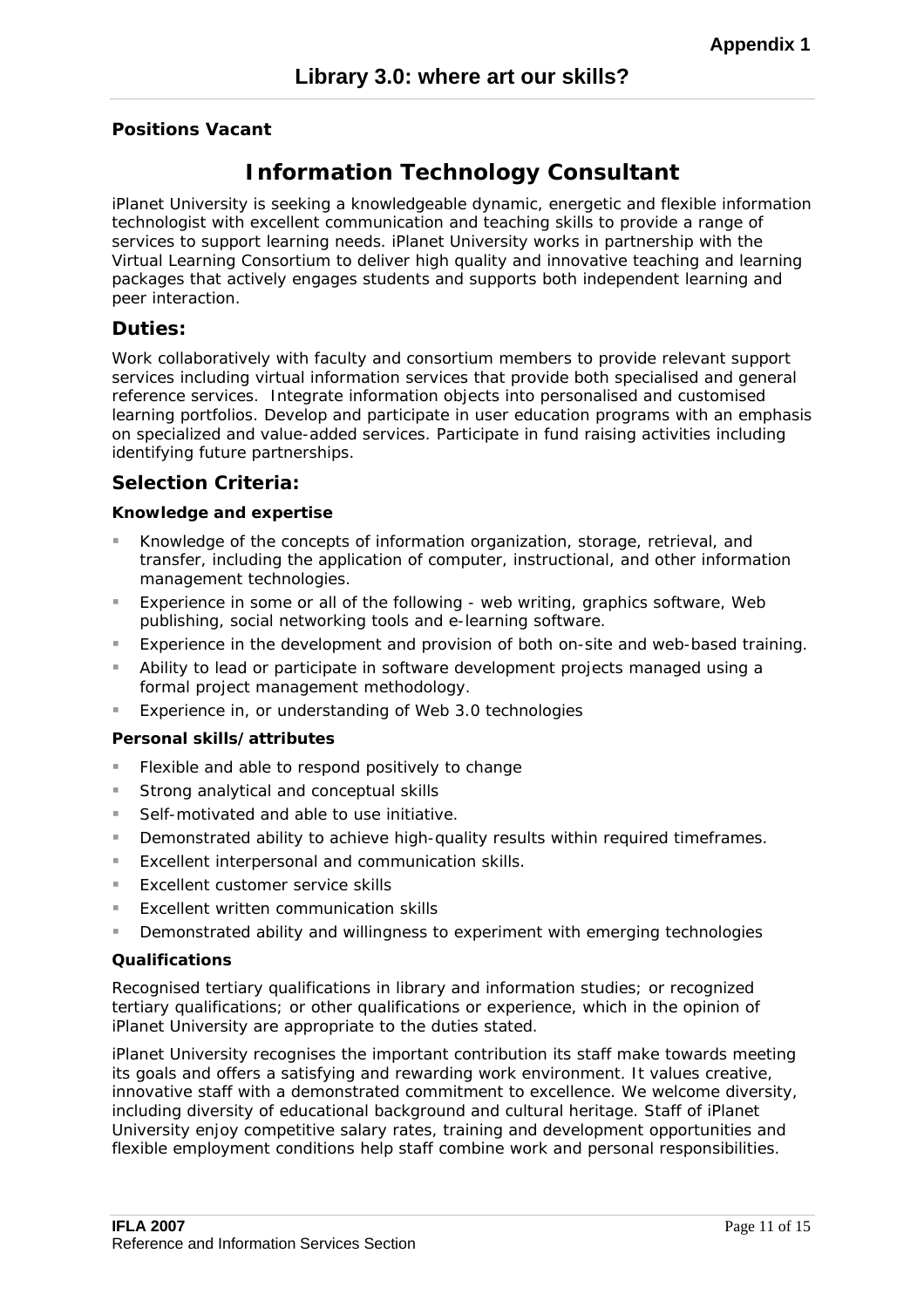### **Bibliography**

ACRL Announces the top Ten Assumptions for the Future of Academic Libraries. ACRL Scholarly Communication T.F., 3 April 2007. [www.ala.org/ala/pressreleases2007/march2007/acrlfl07.htm \(21](http://www.ala.org/ala/pressreleases2007/march2007/acrlfl07.htm%20(21) May 2007)

Baker, Stephen. "Web 3.0" [http://www.businessweek.com/the\\_thread/blogspotting/archives/2006/10/web\\_30.html \(26](http://www.businessweek.com/the_thread/blogspotting/archives/2006/10/web_30.html%20%20(26)) April 2007)

- Bailin, Alan, and Grafstein, Ann. "From place to function: Academic libraries in 2012" http://alpha.fdu.edu/~marcum/bailin\_grafstein.doc (12 May 2007)
- Brewerton, Antony. "'The Future's now' SCONUL Conference, 21-23 June 2006". Sconul Focus 38. UK, Summer/Autumn 2006.<http://www.sconul.ac.uk/publications/newsletter/38/> (4 May 2007)
- Bridges, Andrew, et al. "Meeting the needs and expectations of Generation X and Generation Y employees" Strange AttractorS Challenge Team Project Report. [http://www.nt.gov.au/ocpe/swd/lcmp/xygeneration.pdf. \(26](http://www.nt.gov.au/ocpe/swd/lcmp/xygeneration.pdf.%20(26) April 2007)
- Business Wire "Gartner Says 80 Percent of Active Internet Users Will Have A ``Second Life'' in the Virtual World by the End of 2011" Press Release, 24.4.2007. [http://www.forbes.com/businesswire/feeds/businesswire/2007/04/24/businesswire2007042400](http://www.forbes.com/businesswire/feeds/businesswire/2007/04/24/businesswire20070424006287r1.html) [6287r1.html](http://www.forbes.com/businesswire/feeds/businesswire/2007/04/24/businesswire20070424006287r1.html) ( 23 May 2007)
- Carlson, Scott. Are Reference Desks Dying Out? The Chronicle of Higher Education, April 20, 2007. [http://chronicle.com/weekly/v53/i33/33a03701.htm.](http://chronicle.com/weekly/v53/i33/33a03701.htm) (21 May 2007)
- Choi, Youngok, and Edie Rasmussen. "What Is Needed to Educate Future Digital Librarians", D-Lib Magazine, September 2006. http://www.dlib.org/dlib/september06/choi/09choi.html (27 April 2007)
- Choi, Youngok, and Edie Rasmussen. "What do Digital Librarians Do?" Proceedings of the 6th ACM/IEEE-CS joint conference on Digital libraries, Chapel Hill, NC, USA. June 2006. [http://ieeexplore.ieee.org/xpls/abs\\_all.jsp?arnumber=4119118](http://ieeexplore.ieee.org/xpls/abs_all.jsp?arnumber=4119118) (27 April 2007)
- Clausing, Sherry, L, et al. "Generational diversity the Nexters" AORN Journal, Vol 78, No 3, September 2003
- Davis, Kate. "whY Generation: the Millennial Librarian, or the future of Library Management". ALIA New Librarians Symposium 2006. UNSW, Sydney, Australia" December 2006. <http://e-prints.alia.org.au/archive/00000135/01/davis%5Fk%5Fpaper.pdf> (4 May 2007)
- De Rosa, Cathy, et al. Perceptions of libraries and information resources : a report to the OCLC membership Dublin, Ohio : OCLC, 2005 (18 April 2007)
- Feret, Blazej and Marzena Marcinek. "The future of the academic library and the academic librarian: a Delphi study". Proceedings of the IATUL conference The Future of Libraries in Human Communication, Crete, Greece, May 1999. [http://www.emeraldinsight.com/Insight/viewContentItem.do?contentType=Article&contentId](http://www.emeraldinsight.com/Insight/viewContentItem.do?contentType=Article&contentId=860338) [=860338](http://www.emeraldinsight.com/Insight/viewContentItem.do?contentType=Article&contentId=860338) (4 May 2007)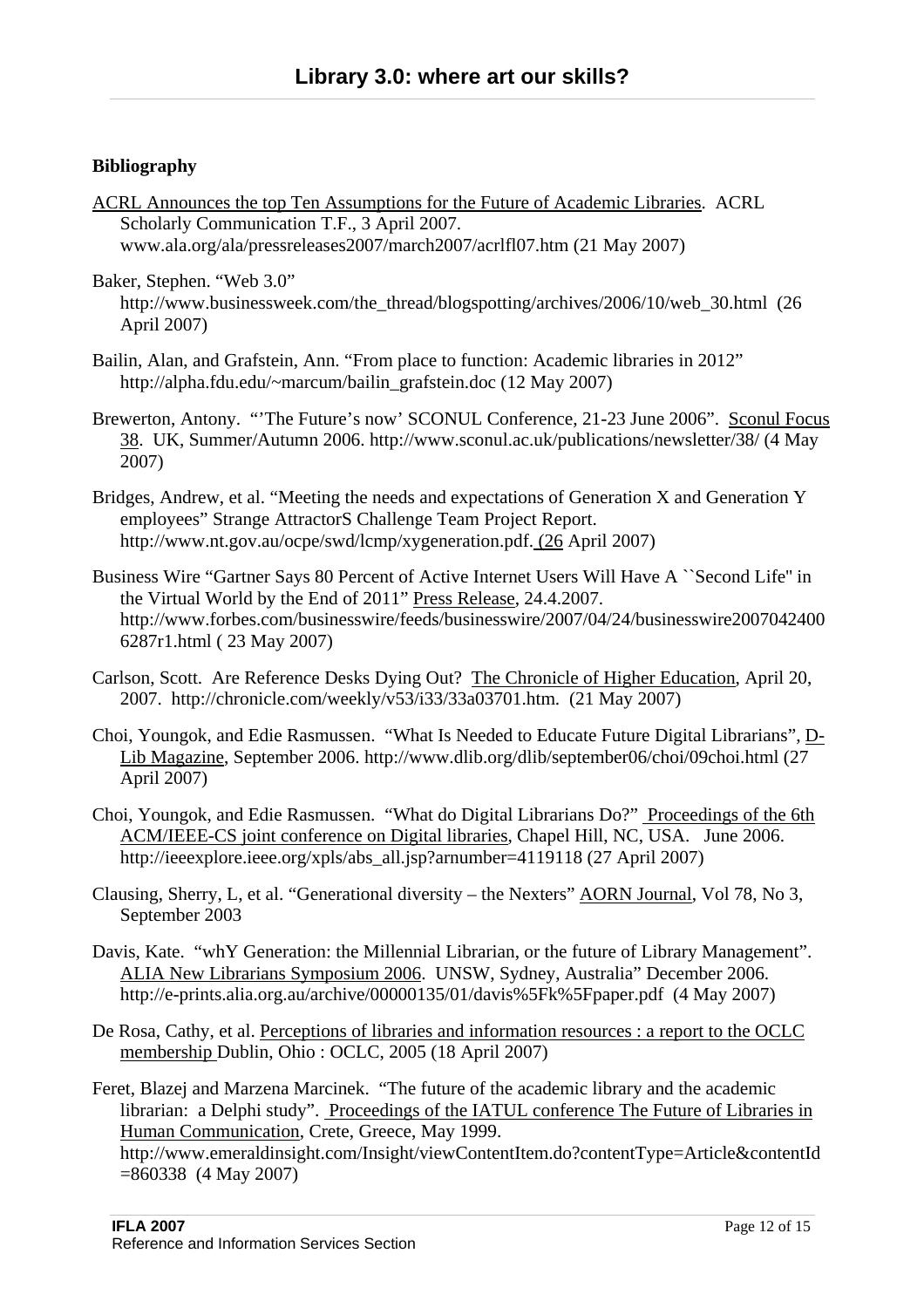- Future of Librarians in the Workforce website [http://www.libraryworkforce.org/tiki-index.php](http://www.libraryworkforce.org/tiki-index.php%20(23)  [\(23](http://www.libraryworkforce.org/tiki-index.php%20(23) April 2007)
- Garrod, Penny. "Skills for new Information Professional (SKIP): an evaluation of the key findings". ASLIB, UK. Program: electronic library and information systems vol. 32, No. 3, July 1998 [http://www.emeraldinsight.com/Insight/viewContainer.do?containerType=Issue&containerId=](http://www.emeraldinsight.com/Insight/viewContainer.do?containerType=Issue&containerId=11964) [11964](http://www.emeraldinsight.com/Insight/viewContainer.do?containerType=Issue&containerId=11964) (27 April 2007)
- Gromatzky, Steven E. Ácademic Librarians 2012: Researchers, Technologists and Proactive Partners", D-Lib Magazine, May 2003. Submitted for Visions: The Academic 'Library' in 2012 May 2003 [http://alpha.fdu.edu/~marcum/gromatzky.doc](http://alpha.fdu.edu/%7Emarcum/gromatzky.doc) (18 April 2007)
- Hallam, Gillian, Helen Partridge. "*Great Expectations*? Developing a profile of the 21<sup>st</sup> century library and information student: a Queensland University of Technology case study." Proceedings of the 71 IFLA General Conference and Council, August 14-18, 2005, Oslo Norway. World Library and Information Congress, Division VII Education and Research, 2005. [26](http://www.ifla.org/IV/ifla71/papers/047e-Hallam_Partridge.pdf%20%20(5) April 2007)
- Hallam, Gillian. "Don't ever stop! The imperative for career-long learning in the library and information profession". ALIA Information Online 2007. Sydney, February 2007. <http://www.information-online.com.au/docs/Presentations/hallampaper.pdf>(27 April 2007)
- Hallam, Gillian. "Future perfect will we have made it? Workforce planning issues in the library and information sector". Proceedings ALIA 2006 Biennial Conference: Click06, Perth. Perth, 2006. <http://eprints.qut.edu.au/archive/00005225/> (14 May 2007)
- Hutley, Sue, and Solomons, Terena. "Generational change in Australian librarianship: viewpoints from generation X" ALIA 2004 Biennial Conference, Gold Coast, 21-24 September 2004. http://conferences.alia.org.au/alia2004/pdfs/hutley.s.paper.pdf ( 3 April 2007)
- Innovative Ideas Forum 2007 website http://www.nla.gov.au/initiatives/meetings/iif07prog.html (2 May 2007)
- iProspect Social Networking User Behavior Study", iProspect. April 2007. [www.iprospect.com/premiumPDFs/researchstudy\\_2007\\_socialnetworkingbehavior.pdf](http://www.iprospect.com/premiumPDFs/researchstudy_2007_socialnetworkingbehavior.pdf) (21 May 2007)
- Lewis, David W. "A Model for Academic Libraries 2005 to 2025." Paper for Visions of Change. California State University, Sacramento, January 26, 2007. <http://library.csus.edu/symposium/programa.htm>(14 May 2007)
- Libner, Kelsey, "Working the network: a future for the academic library", D-Lib Magazine, May 2003. Submitted for Visions: The Academic 'Library' in 2012 May 2003. [http://alpha.fdu.edu/~marcum/libner.doc](http://alpha.fdu.edu/%7Emarcum/libner.doc) (18 April 2007)

Limes website http: //www.ics.heacademy.ac.uk/limes/CONTENT/index.html (17 April 2007)

- Marcum, James W. "Visions: The Academic Library in 2012". D-Lib Magazine, May 2003. http://www.dlib.org/dlib/may03/marcum/05marcum.html (18 April 2007)
- McMaster University Library Blog, <http://ulatmac.wordpress.com/about/>(1 May 2007)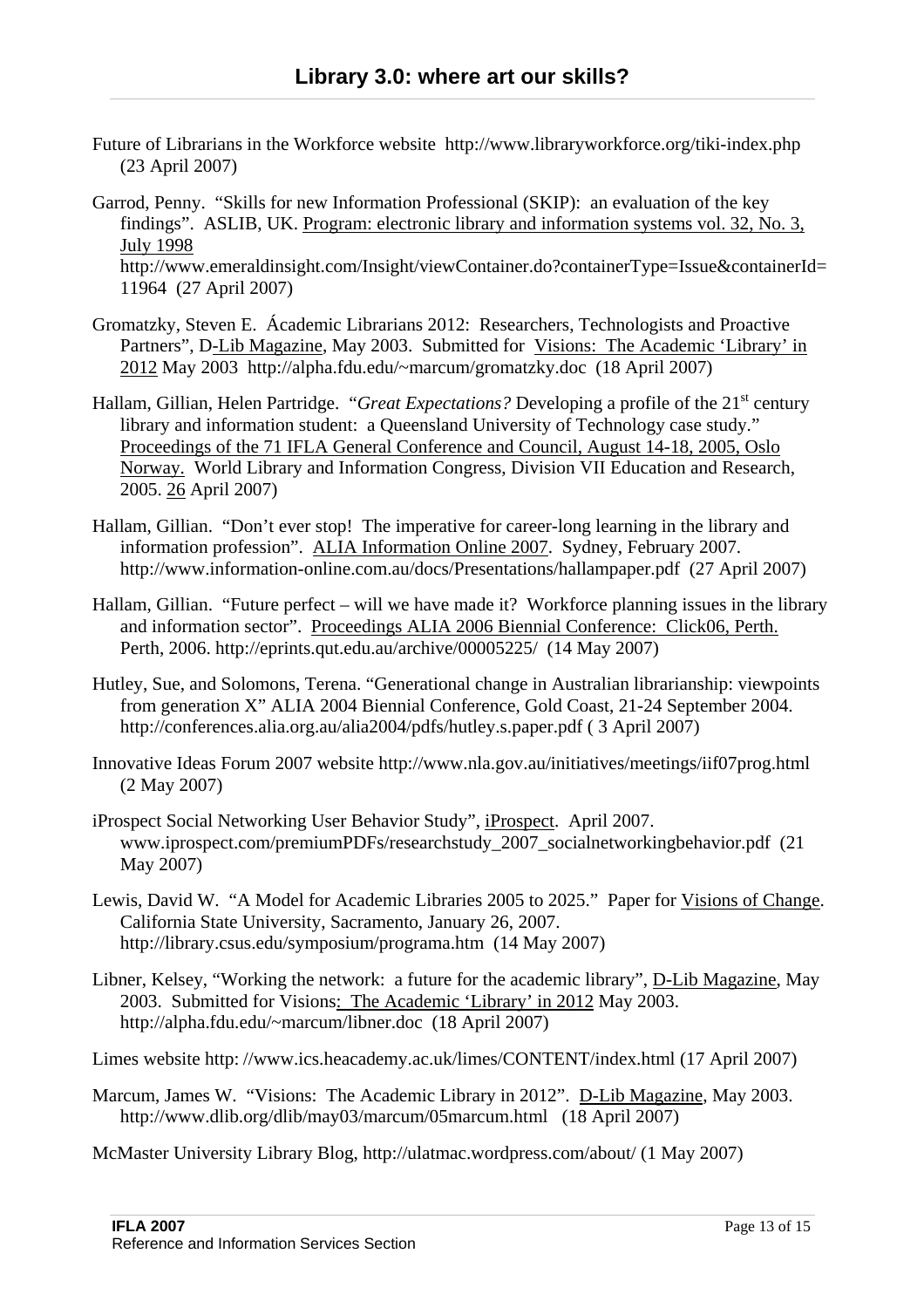- Oblinger, Diana G. "Listening to what we are seeing' Paper for ALIA Information Online 2007. Sydney, February 2007. [http://www.information-online.com.au/docs/Presentations/info\\_online\\_2007\\_v6-ho.pdf](http://www.information-online.com.au/docs/Presentations/info_online_2007_v6-ho.pdf) (18 May 2007)
- Paterson, Alasdair. "Ahead of the game: developing academic library staff for the twenty-first century" Proceedings of the IATUL conference The Future of Libraries in Human Communication, Crete, Greece, May 1999. [http://www.emeraldinsight.com/Insight/ViewContentServlet?Filename=Published/EmeraldFu](http://www.emeraldinsight.com/Insight/ViewContentServlet?Filename=Published/EmeraldFullTextArticle/Articles/1020071202.html) [llTextArticle/Articles/1020071202.html](http://www.emeraldinsight.com/Insight/ViewContentServlet?Filename=Published/EmeraldFullTextArticle/Articles/1020071202.html) (4 May 2007)
- Posner, Beth. "Is there a librarian in the house?" http:// alpha.fdu.edu/~marcum/posner.doc (12 May 2007)
- Raines, Claire. "Managing Millennials' <http://www.generationsatwork.com/articles/millenials.htm#Who%20They%20Are> (23 May 2007)
- Research Information Network. Researchers' Use of Academic Libraries and their Services, A report commissioned by the Research Information Network and the Consortium of Research Libraries. UK, April 2007. <http://www.rin.ac.uk/files/libraries-report-2007.pdf>(21 May 2007)
- Salt, Bernard. "Thanks for popping into work today" Weekend Australian, 19/5/07, p1

Sayers, Richard. "The Right Staff from X to Y: Generational change and the Implications for Professional Development and Training in Future Academic Libraries." Paper for The Academic Librarian: Dinosaur or Phoenix? Die or fly in library change management, Chinese University of Hong Kong, Hong Kong, April 2007 [http://www.lib.cuhk.edu.hk/conference/aldp2007/programme/aldp2007\\_full\\_paper/RichardSa](http://www.lib.cuhk.edu.hk/conference/aldp2007/programme/aldp2007_full_paper/RichardSayers.pdf) [yers.pdf](http://www.lib.cuhk.edu.hk/conference/aldp2007/programme/aldp2007_full_paper/RichardSayers.pdf) (21 May 2007)

- Skills Mapping: Assessing Australia's Longer Term Requirements for Professional Skills. Discussion Paper prepared by Professions Australia's Education Committee, February 2005. <http://www.professions.com.au/skills.html> (6 April 2007)
- Stephens, Derek and Yvonne Hamblin. The LIMES Project demonstrating how employability skills can be incorporated into LIM curricula. Presentation at Online Information, UK, 2006. <http://www.ics.heacademy.ac.uk/limes/CONTENT/publications.htm> (26 April 2007)
- Stoffle, Carla J. and Kim Leeter. "Where Next? Library Transformation". Living the Future 6: WOW - Where Next?. Tucson, April 2006. [www.library.arizona.edu/conferences/ltf/2006/documents/LTF\\_transformation.ppt](http://www.library.arizona.edu/conferences/ltf/2006/documents/LTF_transformation.ppt) (18 May 2007)
- Surprenant, Thomas T., and Claudia A. Perry. The Academic Cybrarian in 2012: A Futuristic Essay. http://alpha.fdu.edu/~marcum/supernant\_perry.doc (26 April 2007)
- *University of North Carolina, School of Information and Library Science, Evidence-Based Medicine and the Medical Librarian, September 2007.*